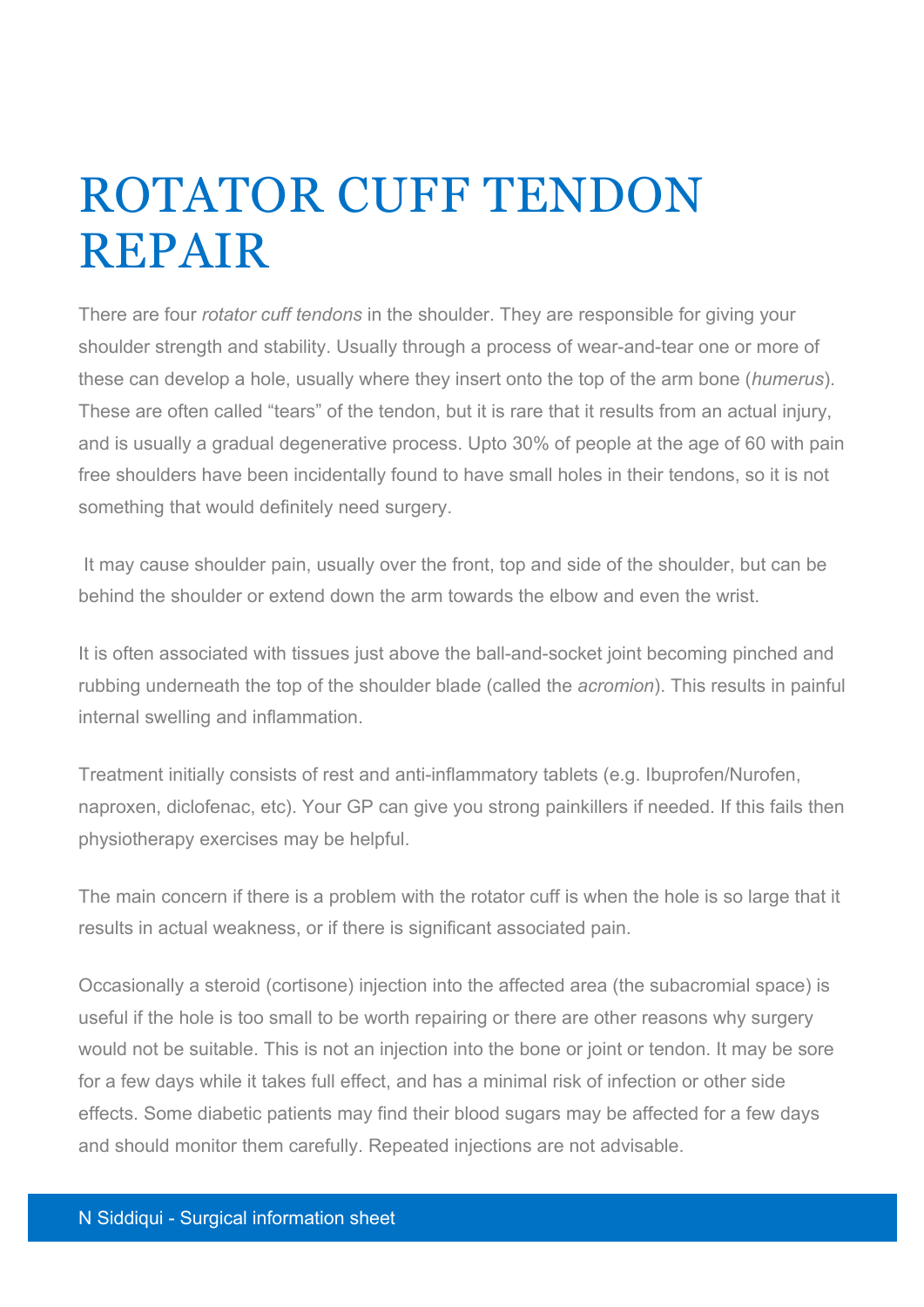However, I would not perform the steroid injection in cases where surgery to repair the tendon are considered, as this may reduce the likelihood of the surgery being successful and the tendon healing satisfactorily.

## **SURGERY**

Surgery should be the last resort. I normally perform it as an arthroscopic (keyhole) procedure, usually carried out under general anaesthetic as a day-case procedure so you may return home the same day. Small cuts are made around the shoulder to allow a camera to closely inspect the inside of the shoulder and for instruments to shave away the inflamed tissues and perform the repair of the tendon(s) back to the bone using special stitches and anchors. I also smooth any prominent bone to create more space for the shoulder to move without rubbing.

Sometimes other procedures are combined with this procedure, such as shaving of the end of the collar bone, trimming of degenerate tendons, or clearing inflamed or thickened tissues. These will not impact on your restrictions following surgery.

## *What to expect after surgery*

You will go home in a sling to be worn for 6 weeks. You will be given strong painkillers to take home, please take them regularly for at least a few days. You may have been given a local anaesthetic injection at the time of surgery and your shoulder may become more painful after it wears off so taking painkillers is very important. Sometimes the injection results in temporary numbness or weakness, this is nothing to worry about and will usually wear off by the next day.

You will have a bulky dressing that you can remove yourself 24 hours after surgery; the surgical incisions will be covered by small dressings, and these do not need to be disturbed. They are designed to be waterproof but avoid getting them wet for the first 7 days. If they do get wet in the shower clean them with water and apply a fresh dressing. Be sure to make an